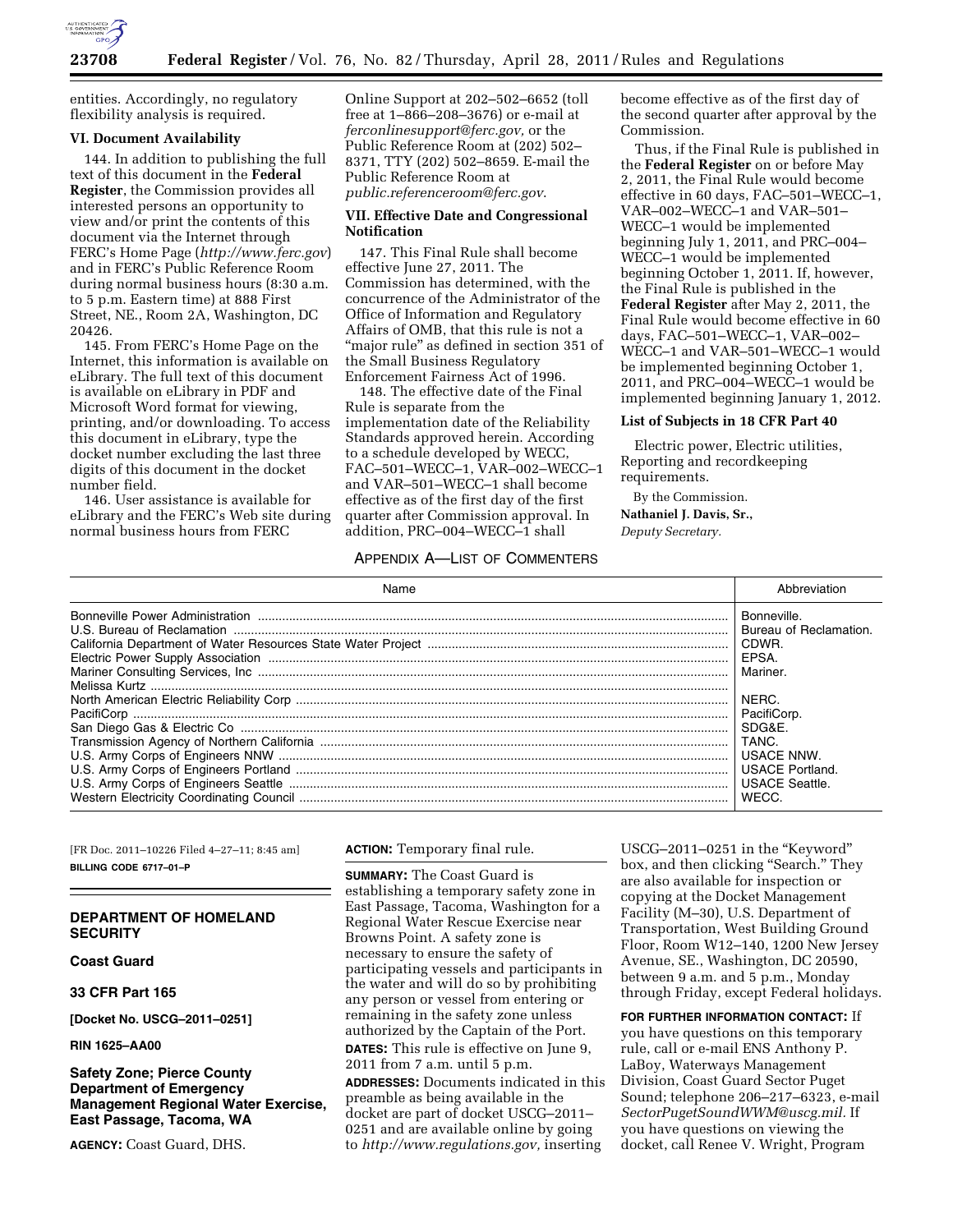Manager, Docket Operations, telephone 202–366–9826.

# **SUPPLEMENTARY INFORMATION:**

# **Regulatory Information**

The Coast Guard is issuing this temporary final rule without prior notice and opportunity to comment pursuant to authority under section 4(a) of the Administrative Procedure Act  $(APA)$  (5 U.S.C. 553(b)). This provision authorizes an agency to issue a rule without prior notice and opportunity to comment when the agency for good cause finds that those procedures are ''impracticable, unnecessary, or contrary to the public interest.'' Under 5 U.S.C. 553(b)(B), the Coast Guard finds that good cause exists for not publishing a notice of proposed rulemaking (NPRM) with respect to this rule because it would be contrary to the public interest, since the event requiring the establishment of this safety zone would be over before a comment period would end and a Final Rule could be published. Immediate action is necessary to ensure safety of participants in the Regional Water Rescue Exercise.

### **Basis and Purpose**

The Pierce County, Washington, Department of Emergency Management is sponsoring a Regional Water Rescue Exercise in the waters of East Passage near Browns Point. The exercise will involve nineteen various government agencies with over two hundred personnel. Personnel will practice water rescues, search and rescue, dive rescues, law enforcement searches, search patterns, and dewatering exercises. Some of these exercises involve persons in the water. Smoke-producing devices and flares will be used throughout the exercise to simulate fires for training purposes. Additionally, a temporary boom and several buoys will be placed throughout the safety zone. This exercise takes places in an unsheltered area where vessel traffic can pose a hazard to participating vessels and persons. The safety zone will mitigate these hazards by prohibiting maritime traffic from entering or remaining in the safety zone without authorization of the Captain of the Port.

# **Discussion of Rule**

This rule establishes a safety zone encompassing all waters within 900 yards of Browns Point, East Passage, Tacoma, WA. Vessel operators are prohibited from entering or remaining in the zone unless authorized by the Captain of the Port, Puget Sound, or designated representative. The Captain of the Port, Puget Sound will be assisted in the enforcement of the zone by other Federal, State, and local agencies. Any vessel not participating in the Regional Water Rescue Exercise wishing to transit the area during the effective time of this safety zone must coordinate with on scene Patrol Commander, who will ensure that vessels authorized to transit the area do so at a speed that minimizes wake in the exercise area.

# **Regulatory Analyses**

We developed this rule after considering numerous statutes and executive orders related to rulemaking. Below we summarize our analyses based on 13 of these statutes or executive orders.

# **Regulatory Planning and Review**

This rule is not a significant regulatory action under section 3(f) of Executive Order 12866, Regulatory Planning and Review, and does not require an assessment of potential costs and benefits under section 6(a)(3) of that Order. The Office of Management and Budget has not reviewed it under that Order. The Coast Guard bases this finding on the fact that the safety zone will be in place for a limited period of time and maritime traffic will still be able to transit around the zone. Maritime traffic may request permission to transit through the zone from the Captain of the Port, Puget Sound or Designated Representative.

#### **Small Entities**

Under the Regulatory Flexibility Act (5 U.S.C. 601–612), we have considered whether this rule would have a significant economic impact on a substantial number of small entities. The term "small entities" comprises small businesses, not-for-profit organizations that are independently owned and operated and are not dominant in their fields, and governmental jurisdictions with populations of less than 50,000.

The Coast Guard certifies under 5 U.S.C. 605(b) that this rule will not have a significant economic impact on a substantial number of small entities. This rule will affect the following entities, some of which may be small entities: The owners and operators of vessels intending to operate near Browns Point, WA on June 9, 2011. This rule will not have a significant economic impact on a substantial number of small entities, because the safety zone is limited in duration and maritime traffic will be able to transit around the safety zone. Maritime traffic may also request permission to transit through the zone from the Captain of the Port, Puget Sound or designated representative.

# **Assistance for Small Entities**

Under section 213(a) of the Small Business Regulatory Enforcement Fairness Act of 1996 (Pub. L. 104–121), we offer to assist small entities in understanding the rule so that they can better evaluate its effects on them and participate in the rulemaking process.

Small businesses may send comments on the actions of Federal employees who enforce, or otherwise determine compliance with, Federal regulations to the Small Business and Agriculture Regulatory Enforcement Ombudsman and the Regional Small Business Regulatory Fairness Boards. The Ombudsman evaluates these actions annually and rates each agency's responsiveness to small business. If you wish to comment on actions by employees of the Coast Guard, call 1–888–REG–FAIR (1–888–734–3247). The Coast Guard will not retaliate against small entities that question or complain about this rule or any policy or action of the Coast Guard.

### **Collection of Information**

This rule calls for no new collection of information under the Paperwork Reduction Act of 1995 (44 U.S.C. 3501– 3520).

### **Federalism**

A rule has implications for federalism under Executive Order 13132, Federalism, if it has a substantial direct effect on State or local governments and would either preempt State law or impose a substantial direct cost of compliance on them. We have analyzed this rule under that Order and have determined that it does not have implications for federalism.

## **Unfunded Mandates Reform Act**

The Unfunded Mandates Reform Act of 1995 (2 U.S.C. 1531–1538) requires Federal agencies to assess the effects of their discretionary regulatory actions. In particular, the Act addresses actions that may result in the expenditure by a State, local, or Tribal government, in the aggregate, or by the private sector of \$100,000,000 (adjusted for inflation) or more in any one year. Though this rule will not result in such an expenditure, we do discuss the effects of this rule elsewhere in this preamble.

# **Taking of Private Property**

This rule will not cause a taking of private property or otherwise have taking implications under Executive Order 12630, Governmental Actions and